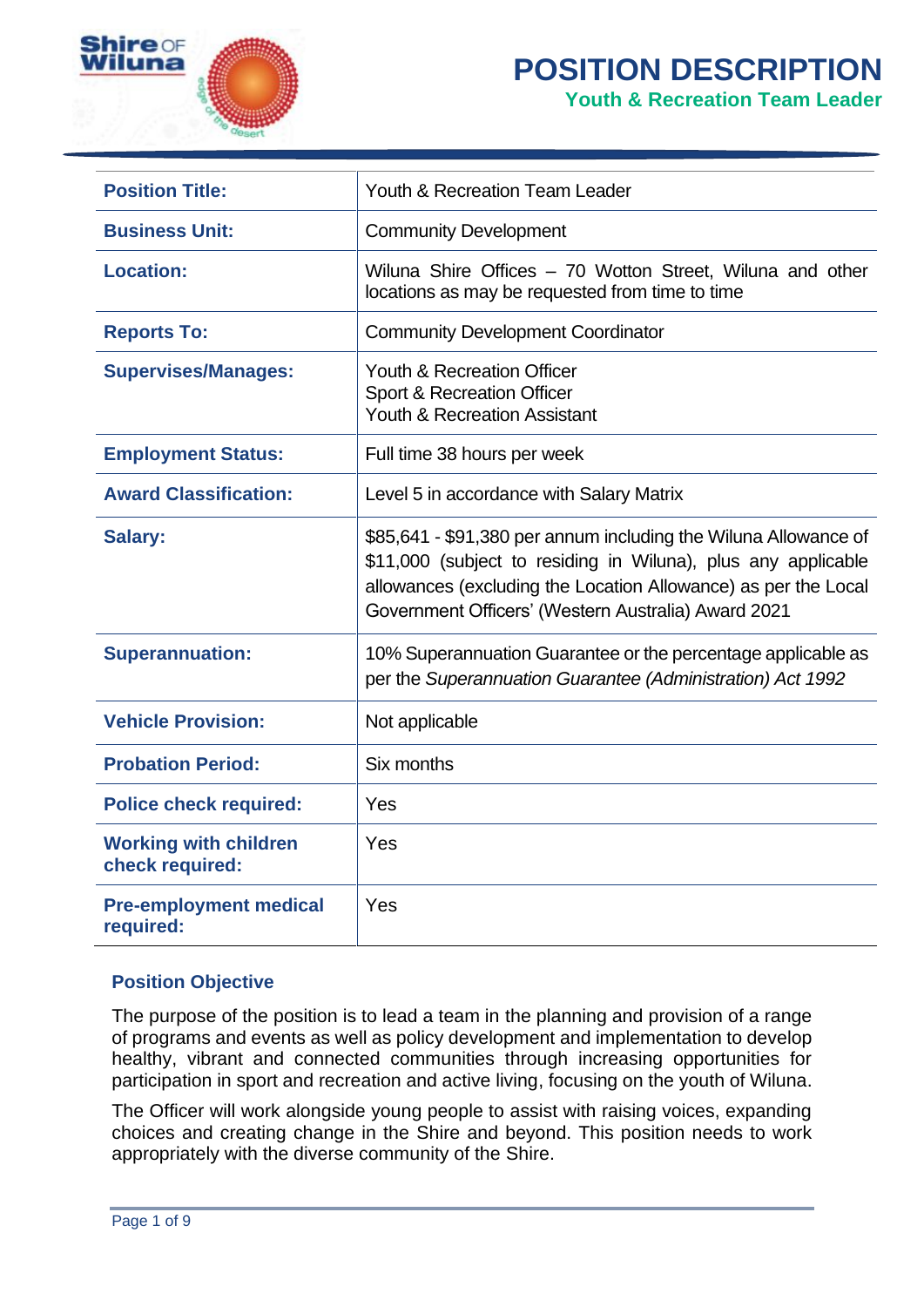

The position will facilitate the development, renewal and management of Youth facilities and services, provide guidance, advice and support to the Shire's management entities and volunteer groups to ensure effective management and operation of key recreation facilities.

# **Key Responsibilities and Duties**

| <b>Key Area</b>                        | <b>Responsibilities and Duties</b>                                                                                                                                                                                                                                                                                                                    |
|----------------------------------------|-------------------------------------------------------------------------------------------------------------------------------------------------------------------------------------------------------------------------------------------------------------------------------------------------------------------------------------------------------|
| and<br>Youth<br>Recreation<br>Planning | Investigate and facilitate the development of partnerships<br>between the Shire, key service providers, local communities,<br>management entities and others to meet the existing and<br>emerging needs of young people within the municipality and to<br>increase participation in physical activity through sport,<br>recreation and active living. |
|                                        | Facilitate the planning and development of youth, recreation<br>and community infrastructure and program initiatives.                                                                                                                                                                                                                                 |
|                                        | Monitor existing and projected community characteristics, in<br>order to analyse and predict recreation and active living service<br>needs for the community.                                                                                                                                                                                         |
|                                        | Maintain knowledge of current planning and recreation trends<br>and statistics in order to provide advice on youth, sport,<br>recreation and active living planning issues.                                                                                                                                                                           |
|                                        | Assist management entities in the planning and development<br>of youth, recreation and community infrastructure and program<br>initiatives.                                                                                                                                                                                                           |
| <b>Facilities</b><br>Management        | Identify and promote innovative<br>approaches to<br>facility<br>management and operations.                                                                                                                                                                                                                                                            |
|                                        | Coordinate the review and renewal of management contracts,<br>management agreements, leases and licences as required and<br>make recommendations regarding the future management and<br>operation of these facilities consistent with Council's youth,<br>sport, recreation and active living objectives.                                             |
|                                        | Ensure appropriate management arrangements are in place for<br>all Council recreation reserves and facilities.                                                                                                                                                                                                                                        |
|                                        | Implement an annual program of audits and inspections for all<br>Shire recreation reserves.                                                                                                                                                                                                                                                           |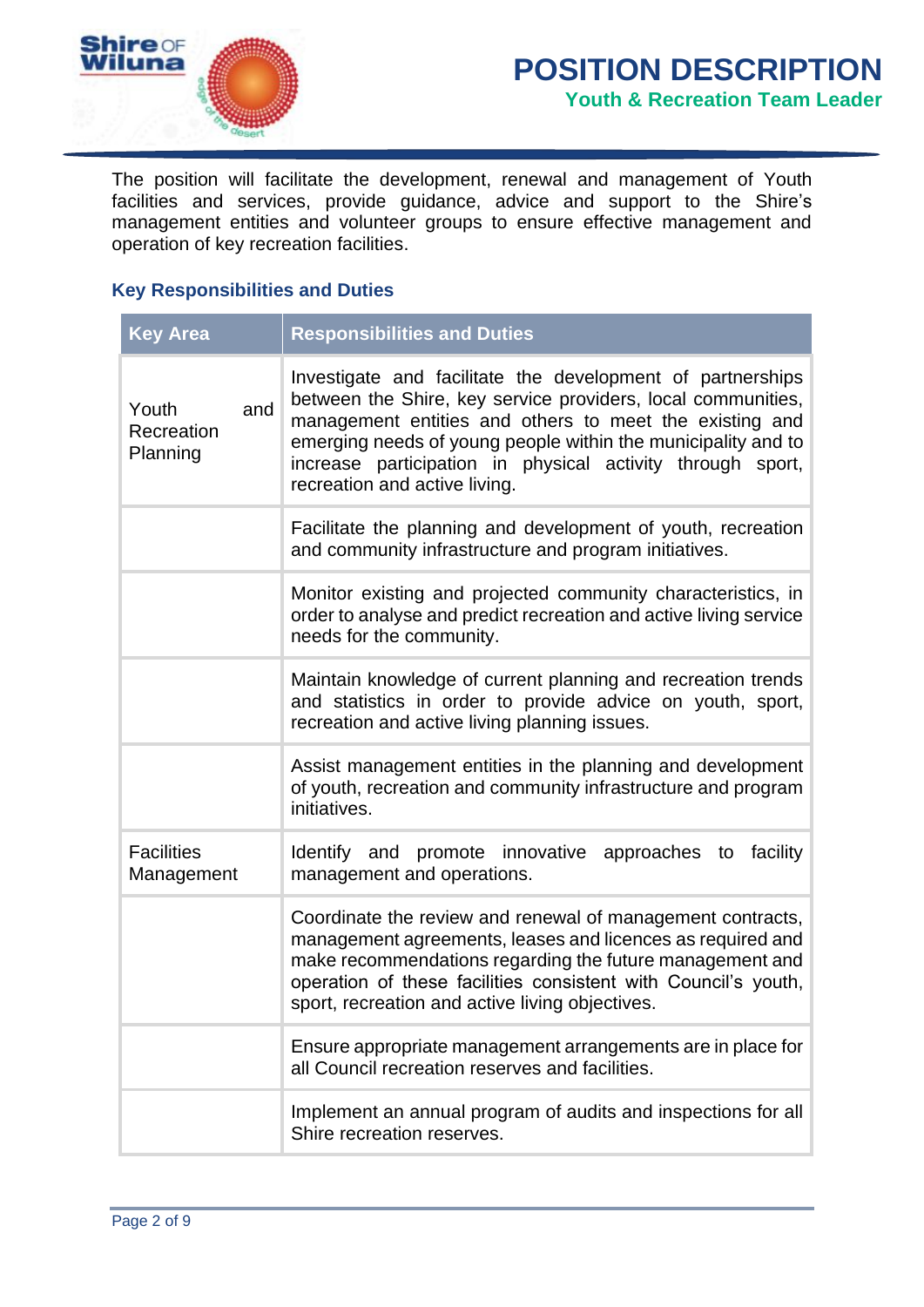

P.

Ť.

|                                                 | Support the development and implementation of risk<br>management plans for youth facilities, recreation programs and<br>services.                                                                                                                             |
|-------------------------------------------------|---------------------------------------------------------------------------------------------------------------------------------------------------------------------------------------------------------------------------------------------------------------|
|                                                 | Ensure the development of new<br>infrastructure<br>and<br>maintenance of existing infrastructure meets the needs and<br>aspirations of the community and promotes the sustainable use<br>of resources, respects the natural environment and local<br>amenity. |
| Project<br>and<br>Contract<br>Management        | Lead the procurement and contract management of external<br>services.                                                                                                                                                                                         |
|                                                 | Build capacity of management entities to provide good<br>governance and increase the range and quality of participation<br>initiatives in Council owned and managed recreation facilities.                                                                    |
|                                                 | Assist in the assessment of community/club capital works<br>proposals.                                                                                                                                                                                        |
|                                                 | Coordinate the preparation of youth, sport and recreation<br>funding applications and ongoing reporting obligations to the<br>relevant funding bodies.                                                                                                        |
|                                                 | Ensure quality funding submissions are prepared in a timely<br>manner to attract external funding for youth, recreation and<br>community infrastructure and program initiatives.                                                                              |
|                                                 | Work with the Works Department on the delivery of projects<br>including monitoring of project budgets and liaison with internal<br>and external stakeholders and the community.                                                                               |
|                                                 | Recommend priorities for resource allocation and development<br>of youth, sport and recreation facilities and services based on<br>identified community need.                                                                                                 |
| Policy<br>and<br><b>Strategy</b><br>Development | Assist with the preparation of policies, strategies and guidelines<br>that are responsive to community needs through a process of<br>research and engagement.                                                                                                 |
|                                                 | Provide input into the Shire's corporate and strategic planning<br>to ensure that future youth, sport, recreation and active living<br>needs are appropriately considered.                                                                                    |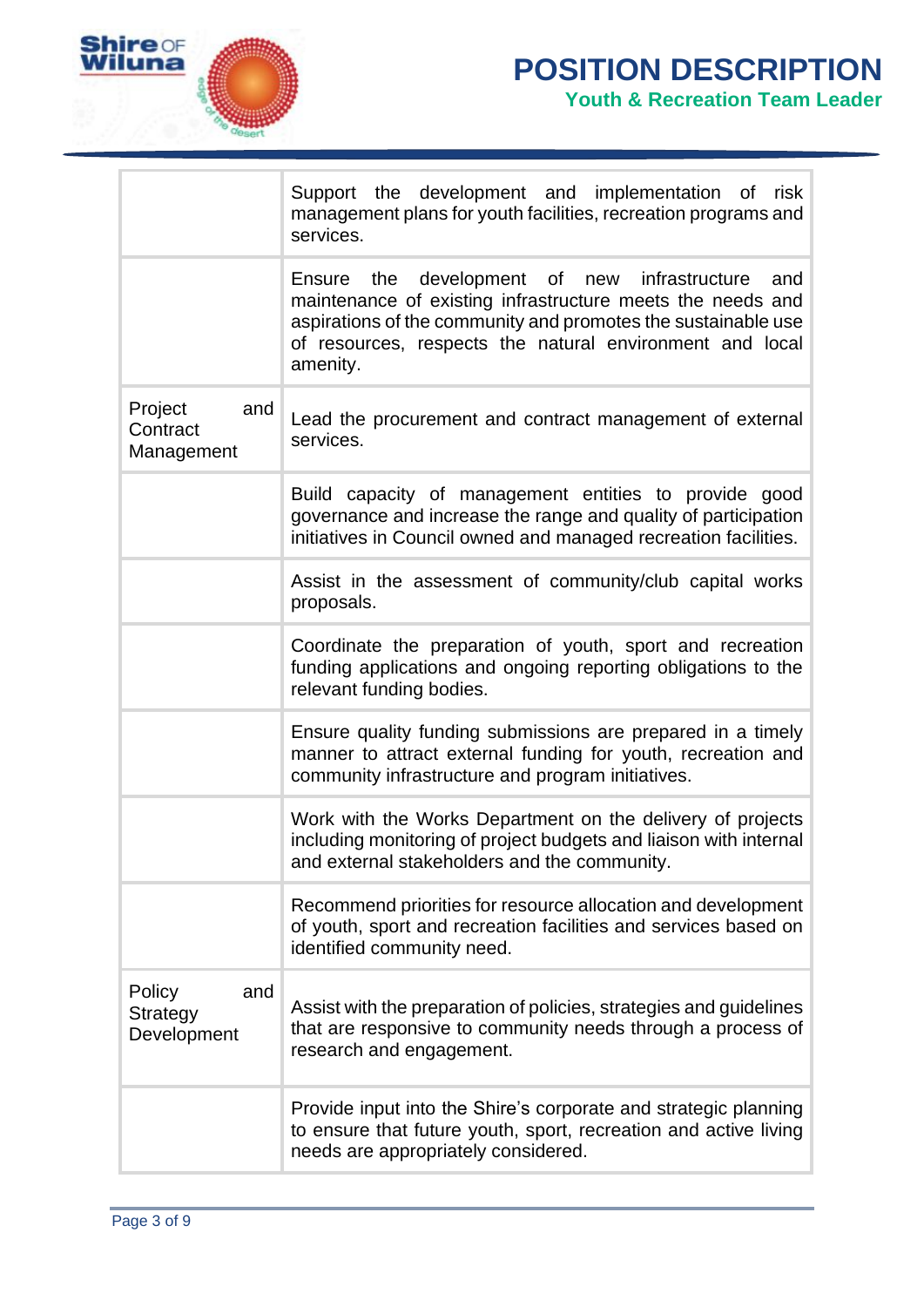

 $\overline{\Gamma}$ 

ä,

|                                          | Actively contribute to the planning and development of the<br>Community Development unit.                                                                                                                                                                               |
|------------------------------------------|-------------------------------------------------------------------------------------------------------------------------------------------------------------------------------------------------------------------------------------------------------------------------|
| Program<br>and<br>Service<br>Development | In partnership with community youth, sporting and recreation<br>groups, lead the implementation of master plans and resultant<br>capital projects for Council's recreation reserves.                                                                                    |
|                                          | Advocate for a range of recreation programs and activities<br>which encourage people of all ages and abilities to participate<br>in sport and recreation and engagement.                                                                                                |
|                                          | Represent Council's strategic youth, sport, recreation and<br>active living interests in public forums including meetings with<br>Government representatives, regional partners, property<br>developers, sporting clubs, community groups and residents as<br>required. |
| Communication<br>and Engagement          | Nurture effective working relationships with community<br>including the youth, and sports<br>clubs<br>and<br>members<br>associations, relevant State Government departments and<br>other relevant agencies.                                                             |
|                                          | Build partnerships with sporting and recreation groups and<br>community committees of management which enhance options<br>for people of all ages and abilities to participate in physical<br>activity.                                                                  |
| Management                               | Oversee the performance of and support the team in their<br>duties in order to achieve individual, departmental and<br>corporate objectives.                                                                                                                            |
| Administration                           | Prepare draft Council reports, briefing papers, business cases<br>and update databases                                                                                                                                                                                  |
|                                          | Undertake budget monitoring and the management of the<br>allocated budget for the area.                                                                                                                                                                                 |
| Training                                 | Attend relevant functions, meetings, workshops, seminars, and<br>training courses as directed.                                                                                                                                                                          |
| General                                  | Other duties as directed by CEO, Deputy CEO and Community<br>Development Coordinator relevant to the position and level.                                                                                                                                                |
|                                          | Demonstrated commitment to ensuring equity and respect is a<br>core value displayed within the team and across the workplace.                                                                                                                                           |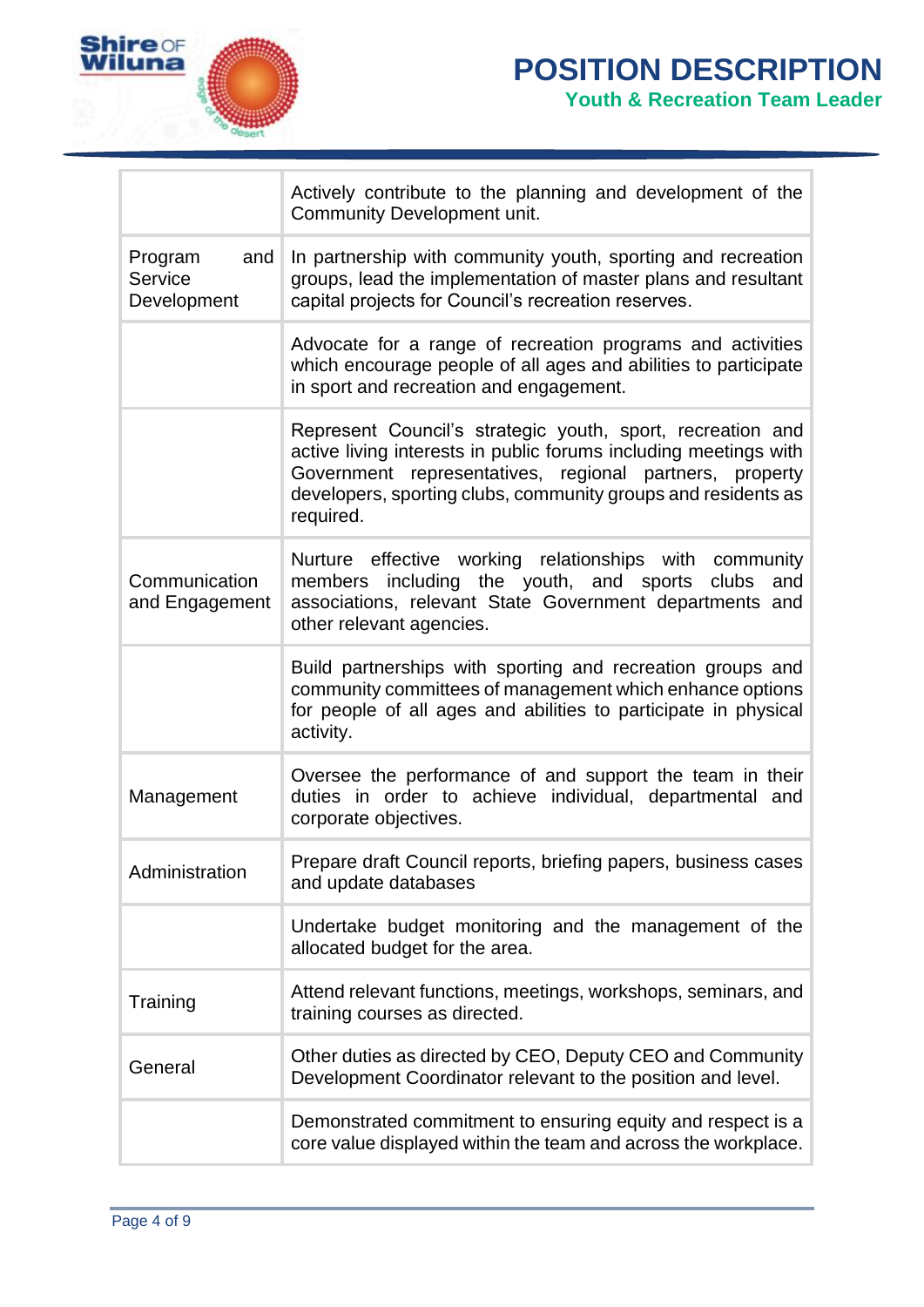

| Develop and maintain positive working relationships with other<br>internal business units, contractors, and other relevant<br>stakeholders. |
|---------------------------------------------------------------------------------------------------------------------------------------------|
| Participate in and support a culture of positive change, quality<br>and customer service within the organisation.                           |
| Act in accordance with Council and Management Policies,<br>relevant legislation and Council's Staff Code of Conduct.                        |

# **Organisation Vision, Values and Behaviours**

*One proud, inclusive sustainable community welcoming growth and opportunities*

## **Communication**

- I ensure that roles and responsibilities are clearly communicated
- I actively listen to the concerns of my team members and customers
- I keep my team members informed and clearly explain why decisions have been made
- I provide and accept regular, valid and objective feedback in relation to individual performance

## **Trust**

- I recognise and report misconduct, illegal or inappropriate behaviour, and help my team to do the same
- I am fair and consistent in my dealings
- I am honest with my colleagues and trust them to fulfil their roles
- I ensure the actions of myself and others are focused on achieving organisational outcomes
- I take responsibility for the behaviour and performance of my duties within the workplace
- I deal with issues when they arise

## **Respect**

- I treat each team member consistently and equitably
- I lead with honestly, fairness and respect
- I drive a team culture that values diversity and inclusiveness, builds respect and recognises the true potential of all individuals

## Innovation

- I contribute to change processes and see change as an opportunity to improve performance
- I lead and support innovation, continuous improvement and strategic planning
- I support my team to implement new ideas and make decisions even if that means learning from their mistakes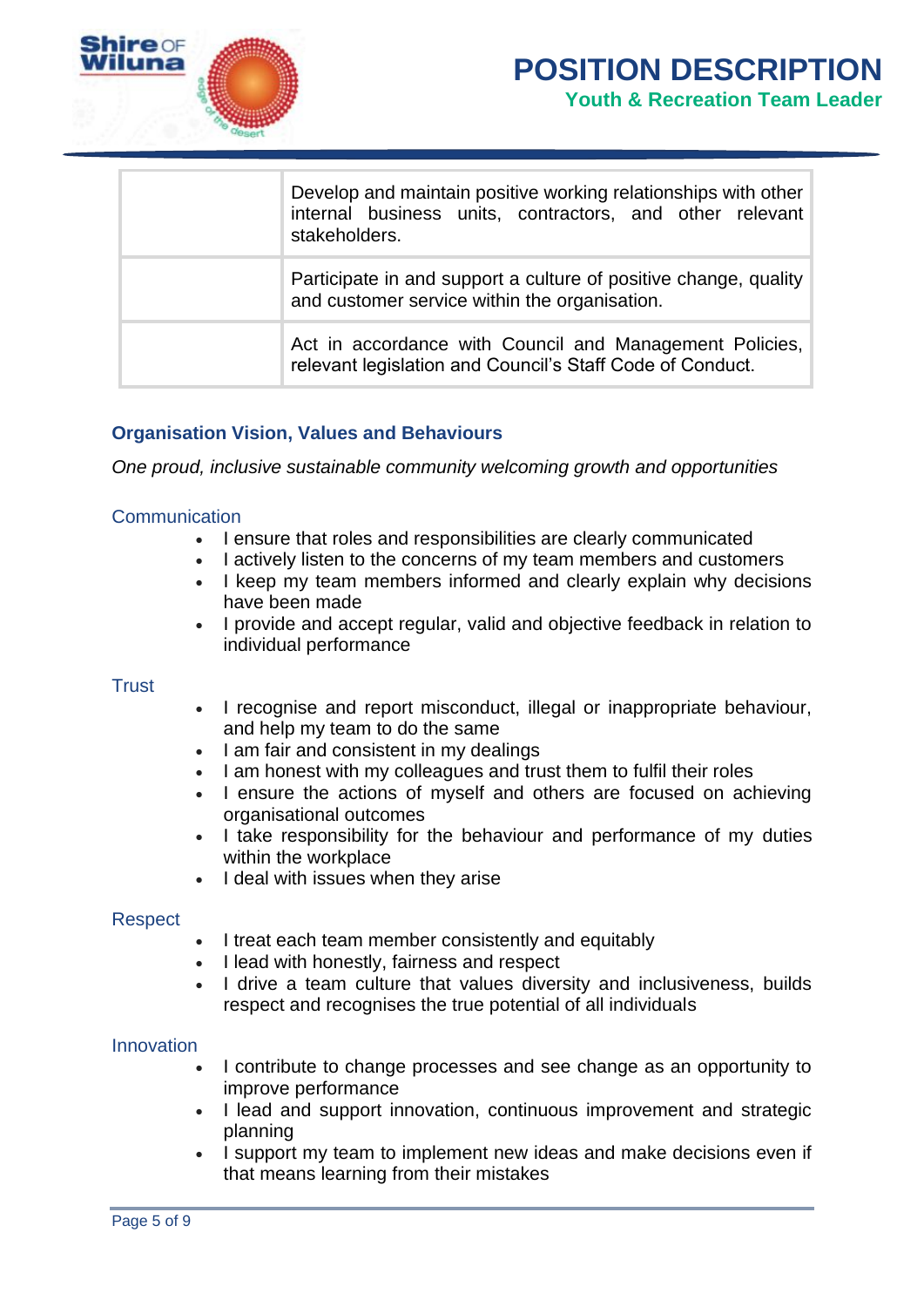

# **Teamwork**

- I identify and implement safe work practices, taking a systematic approach to managing risk, and ensure the health & safety of myself and others
- I acknowledge the achievements of my team members
- I address performance and mentor and coach my team
- I encourage a positive working environment
- I set clear objectives and goals for my team to achieve

The Wiluna Shire Council is proud of its workforce and recognises the strengths this provides in meeting the needs of the community it serves.

The CEO's vision for Wiluna Shire Council is one that:

- Is customer focused
- Has a culture of action
- Delivers above expectations
- Is fiscally reliable
- Empowers and trains staff

We will achieve this through leaders that guide and develop our staff, and through all staff demonstrating appropriate behaviours. These are behaviours that have been identified as leading to increased individual and organisation-wide performance and success at all levels of the organisation.

## **Authority and Accountability**

The position requires the incumbent to exercise discretion within standard practices and processes and may involve the exercise of high precision occupational skills using various specialised techniques, systems, equipment, methods or processes.

May provide local decisions, direction, leadership and on-the-job training to supervised employees or groups of employees.

The position manages resources, provides specialist advice to stakeholders and has input into the development of policy.

## **Extent of Authority**

The Youth & Recreation Team Leader works under limited direction and will be required to exercise a high degree of autonomy to achieve position outcomes and objectives within department objectives and budget constraints.

## **Judgement and Problem Solving**

The position requires the incumbent to possess the skills to solve problems which require assessment of a range of options having elements of complexity in reaching decisions and making recommendations.

For supervisors, the work processes often requires the quantification of the amount of resources needed to meet those objectives. Assistance may be readily available from other staff in the work area in solving problems.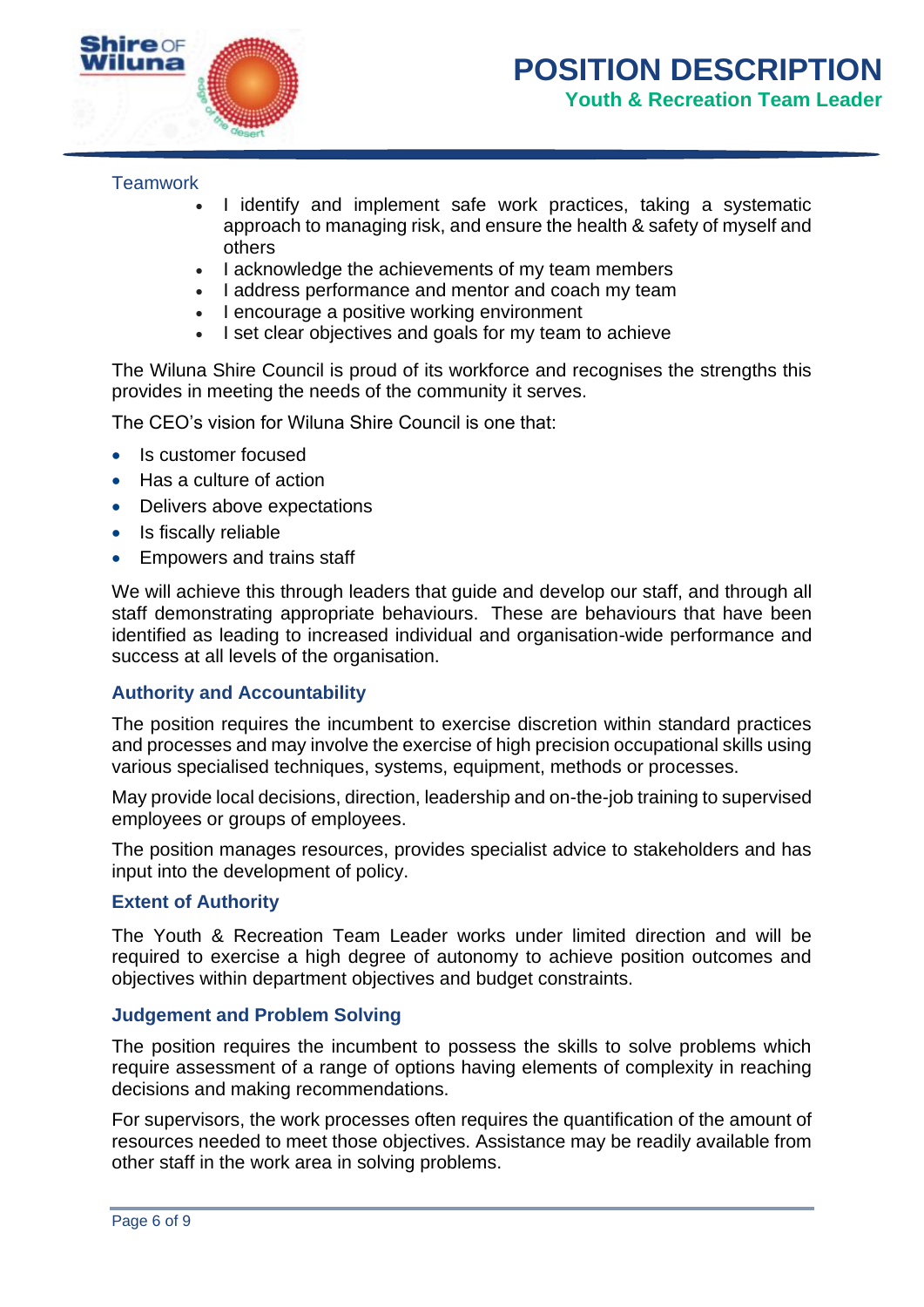

The nature of the work is specialised in the youth and recreation industry, with methods, procedures and processes developed from theory and experience.

# **Specialist Knowledge and Skills**

Specialist knowledge in a number of advanced skill areas relating to the more complex elements of post-trades or specialist disciplines either through formal training programs or on-the-job training.

- Demonstrated experience and expertise in the youth and active recreation field, including a strong understanding of contemporary themes and practices.
- Skills in policy and strategy development.
- Highly developed project management skills and experience from within a youth & active recreation infrastructure context.
- Well developed leadership, management and coaching skills
- Analytical and investigative skills sufficient to lead the development and implementation of the Council's related strategies, plans and policies.
- An understanding of the long-term goals of the Community Development unit.
- Strong community engagement skills.
- Financial management practices and budgeting.

# **Management Skills**

At this level may require skills in coordinating a team of employees, to motivate and monitor performance against work outcomes. May lead large groups of employees at the 'work face'.

Strong experience and skills to manage people, set priorities and plan and organise work to achieve specific and set objectives efficiently with the resources available and within a set time.

• The ability to coach and develop staff to meet agreed outcomes.

# **Interpersonal Skills**

Persuasive communication skills are required to participate in specialised discussions to resolve issues, including explaining policy to the public and/or others and reconciling different points of view.

• High level of interpersonal communication, consultation, conflict resolution and negotiation skills and demonstrated ability to establish positive and productive working relationships with a range of stakeholders, both internal and external.

# **Qualifications and Experience**

Require thorough working knowledge and experience of all work procedures for the application of technical, trades or administrative skills, based upon suitable certificate or post-certificate level qualifications which may include: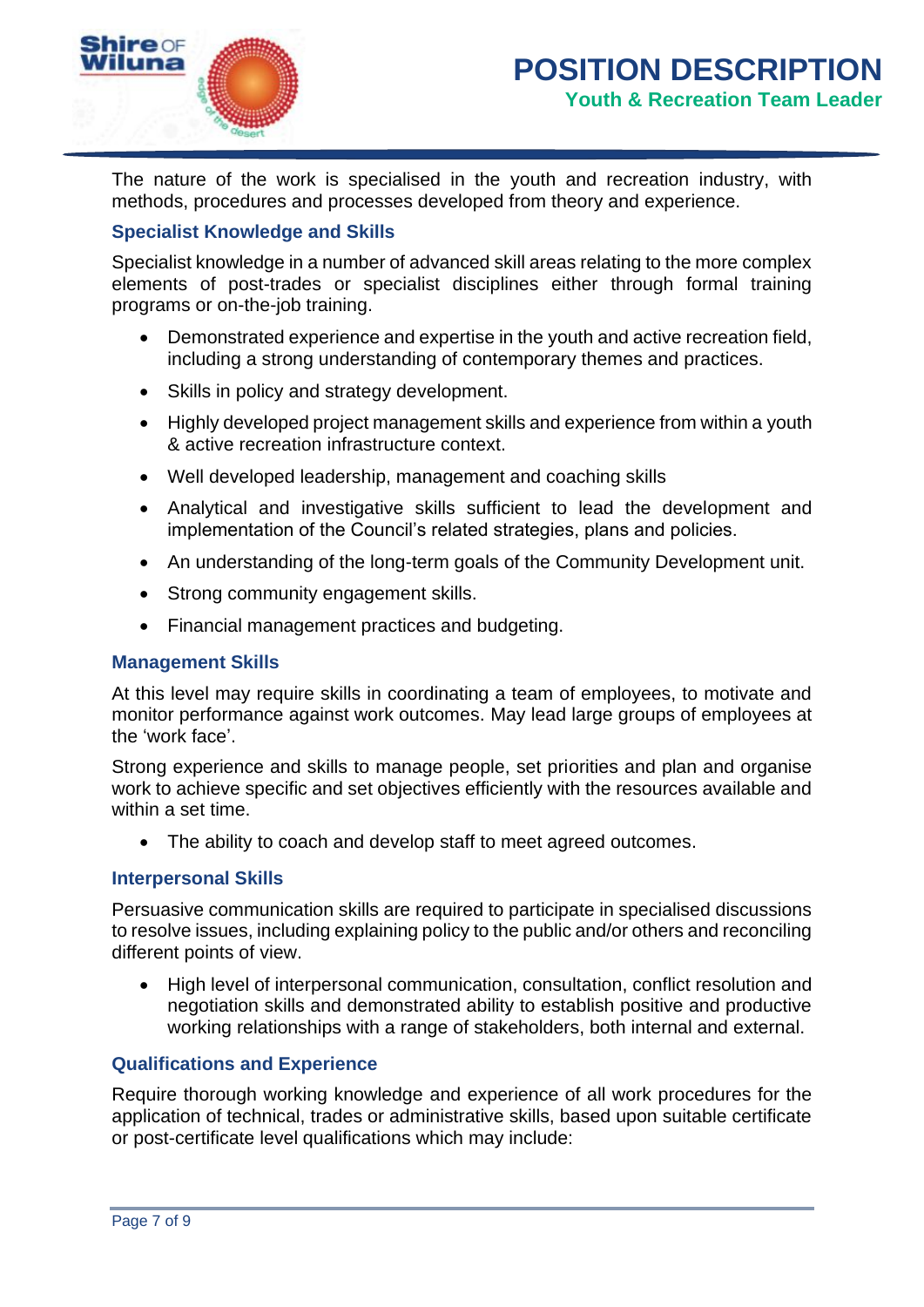

- a) post-trade certificate and/or other post-secondary qualification below diploma or degree; or
- b) extensive knowledge and skill gained through on-the-job training in accordance with the requirements of the work in this level.
- Demonstrated experience in a similar role or a qualification in youth and recreation or leisure studies.
- Relevant experience within a local government environment would be highly regarded.

# **Accessible and Inclusive Employer**

The Shire of Wiluna supports flexible and accessible working arrangements for all. We are open to new approaches and aim to be an inclusive and diverse workplace of choice that celebrates the contribution made by all our staff.

## **Healthy and Safe Work Environment**

We are committed to continuous improvement in occupational health and safety (OSH) standards. It is a fundamental requirement of all employees to work in a manner that is safe and without risks to self and others and in accordance with relevant OSH legislation and Council policy.

## **Risk Management**

All employees are required to contribute to the effective protection of Council in accordance with the Council's risk management policy and procedures. You must take reasonable steps to ensure you are aware of the inherent risks associated with your work and take appropriate action to minimise or eliminate such risks.

## **Emergency Management**

This position is required to contribute to emergency management activities in the event of a declared emergency when required and directed by the supervisor/manager.

## **Key Selection Criteria**

- 1. Tertiary qualifications in recreation or related discipline or experience working in youth and recreation services leading a team to meet key objectives.
- 2. A proven track record of community engagement and community development with the capacity to engage community stakeholders.
- 3. Excellent written, verbal and interpersonal communication skills including the ability to make high level presentations to a range of audiences and experience in project plans, business cases and operational reports.